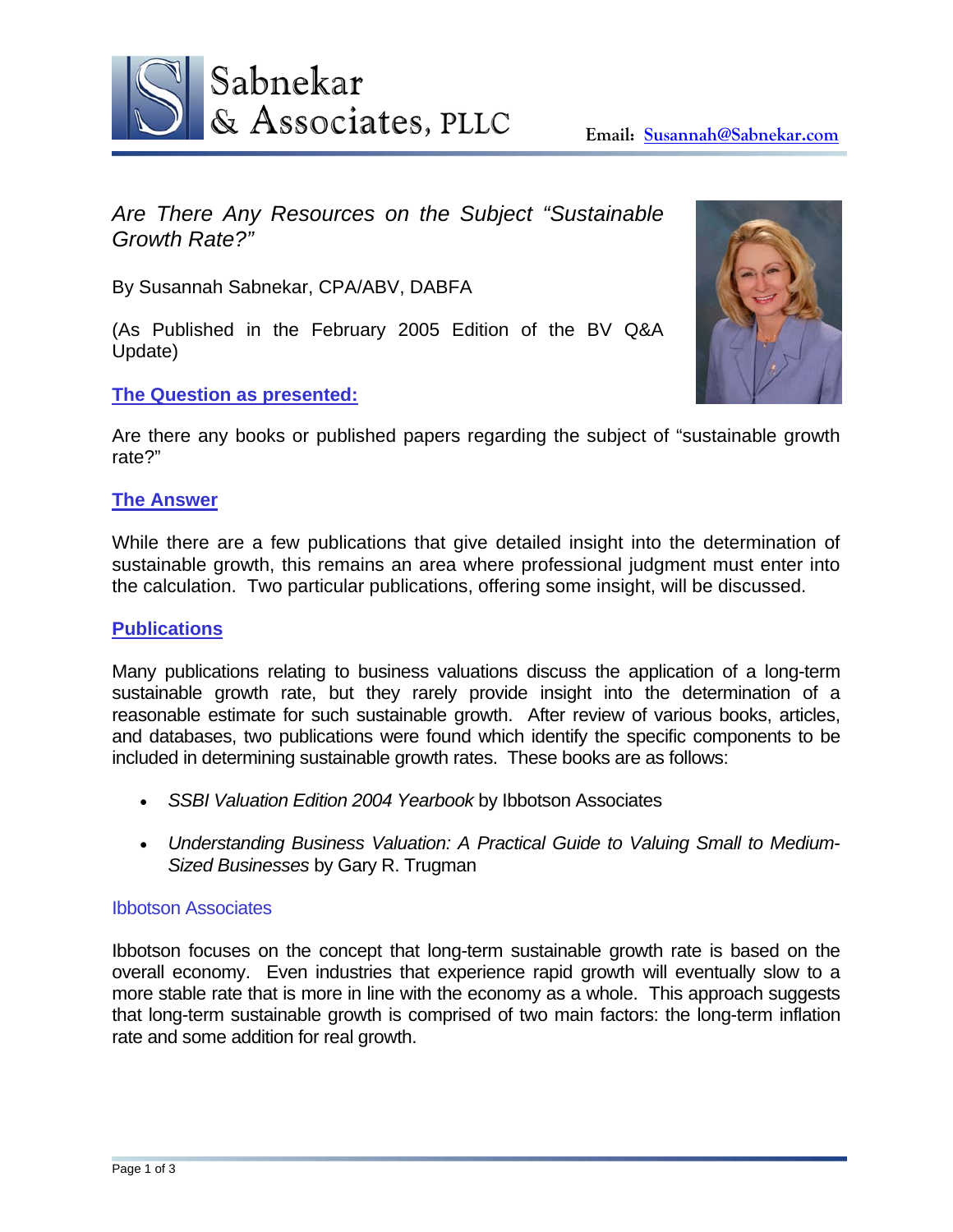

## Inflation Rate

In order to obtain a reasonable estimate of the long-term inflation rate, it is important to analyze the conventional bond market. The market's forecast of inflation is embedded within the long-term yield of treasury bonds. The long-term yields of treasury bonds are broken down into three different components.

- **Expected Inflation Rate**
- Expected Real Riskless Rate of Return
- Horizon Premium

Ibbotson readily admits that none of these three components are directly observable. Moreover, the actual calculation is a bit complicated.

Another source noted is the inflation-indexed bonds where the face value of the bonds is set at the consumer price index. However, these bonds are a relatively new investment and have not been adequately tested for reliability.

#### Real Growth

Ibbotson suggests that the growth in real Gross Domestic Product (GDP) has been relatively stable throughout the years; therefore, the historical average of this index is a good source for predicting future performance. Please note that the GDP from 1929 to 2003 was approximately 3.5 percent.

The derived long-term inflation rate and the real growth rate are combined to reach a reasonable estimate for the sustainable growth rate of a company.

## **Trugman**

Trugman states that the sustainable growth rate of a company is based upon the appraiser's professional judgment after consideration of specific factors. These factors include: the economic environment, the industry outlook, the company's historical growth, and management's forecast for future growth and the company's ability to achieve such goals.

An additional aspect to consider is that even though a company may be currently achieving remarkably high growth rates, this may not be feasible throughout the life of the company. All businesses experience cycles of rapid growth, stability, as well as declines. Furthermore, a company generally can increase growth potential only so much before competition forces those returns to be shared with other upcoming